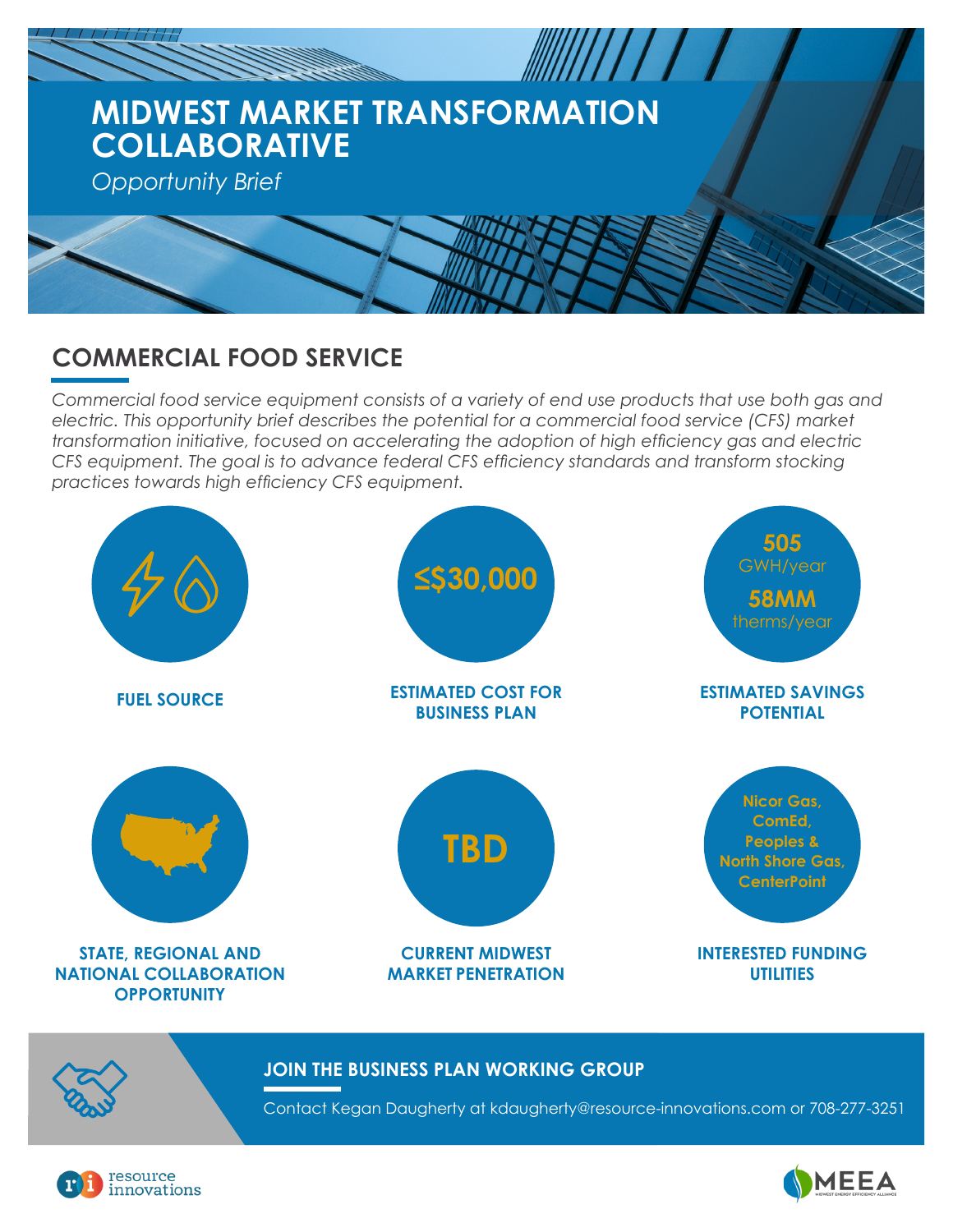# Market Transformation Opportunity Brief: Commercial Food Service (CFS)

**Purpose of the Opportunity Brief:** This Opportunity Brief presents initial ideas and data based on pre-existing information to describe potential market transformation initiatives. It serves as the document by which a decision can be made to move to Phase 2 in the "MT Initiative Review Process" (depicted below). During Phase 2 more research or piloting can occur and a Business Plan is developed.



## **MT Initiative Development Process**

## Initiative Description

Commercial food service (CFS) energy efficiency programs target food service facilities through the adoption of high efficiency gas and electric food service equipment. This initiative opportunity proposes to focus outreach and education up the supply chain to the regional and national distributors and manufacturers. The existing CFS participants are part of a complex and fragmented market, with many companies that build, distribute, promote, sell, install, and service commercial and non-commercial food service equipment. Manufacturers often sell direct to large purchasers, such as national chains, while local distributor or dealer networks service most of the smaller entities. Individually owned and operated stores also purchase refurbished kitchen equipment from local refurbishment dealers.

- *Target markets:* Retrofits of: National franchised restaurant chains, independent restaurants, institutional facilities that serve food, any location that utilizes CFS equipment.
- *Market situation:* Manufacturers produce efficient and standard equipment for various CFS equipment types, though demand drives the stocking practices at the distributor and dealer networks. Some national franchises contract with Kitchen Equipment Suppliers to ensure consistency among all locations, which often have centralized purchasing processes that dictate make and models for all locations. Local refurbishment dealers extend the lifecycle of standard kitchen equipment, due to the purchasing behaviors of independent restaurants. There is an opportunity to transform the stocking practices and awareness of high-



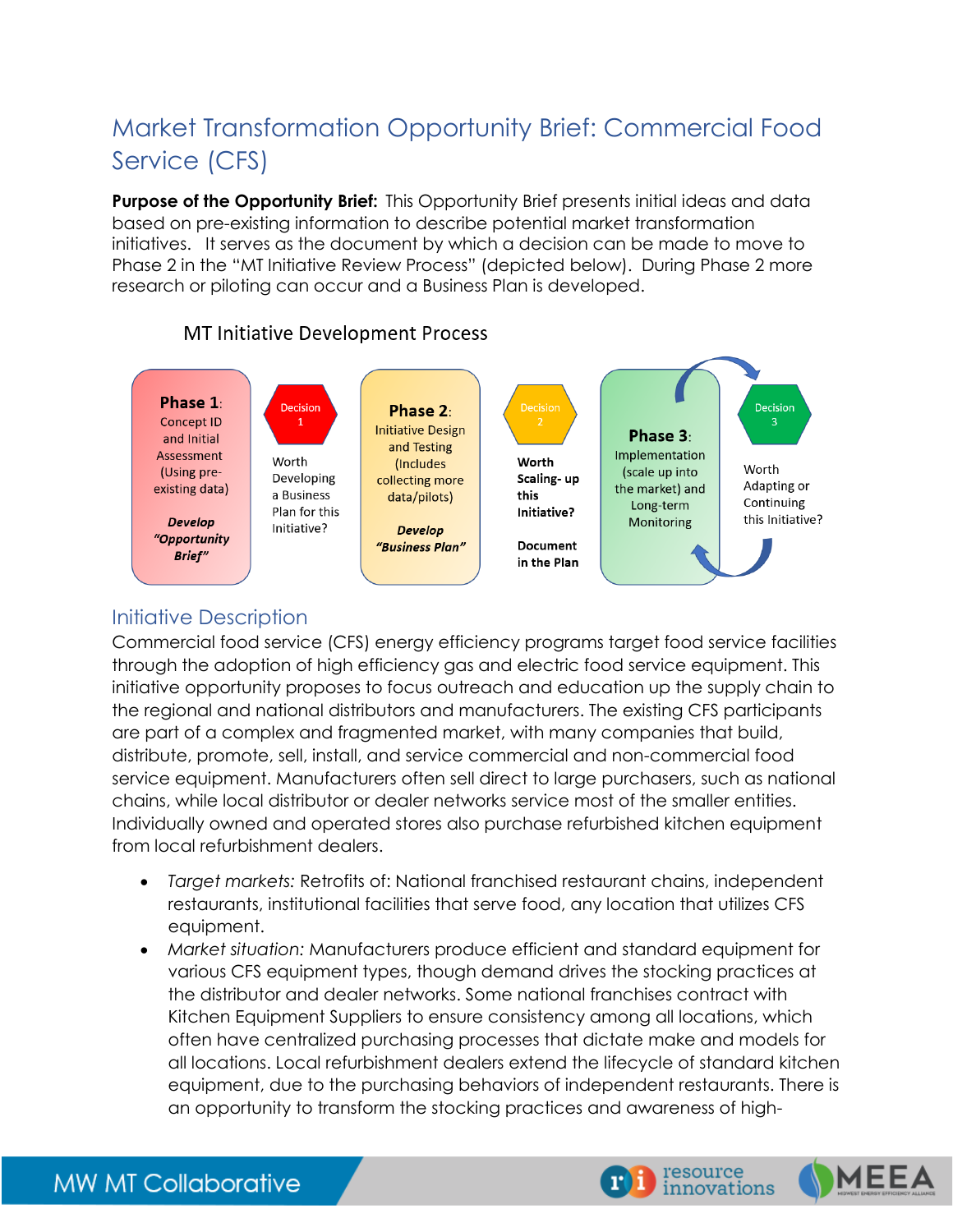efficiency kitchen equipment through engagement with the distributors and equipment dealer networks.

- *MT long-term vision:* Installation of efficient CFS equipment becomes standard practice for national franchises, regional restaurants, and institutional facilities. Stocking practices for local/regional dealers shifts to efficient products. Manufacturers shift production lines to high-efficiency products over standard.
- *MT savings:* Potential savings are moderate, depending on the success of the multiple products this initiative could target. More accurate savings estimates to be developed during business plan.

## Hypothesis on leverage points

A strategic engagement and education program for initiative, focused on regional distributors with significant market share, will allow the Midwest to leverage adjusting stocking practices away from standard kitchen equipment to high-efficiency kitchen equipment through a midstream or upstream approach. Reducing the first cost of new high-efficiency equipment at the time of sale removes the barrier of cost to the customer and increases the availability of efficient equipment on the shelves, ready to be purchased and installed that day. Additional leverage points are listed below.

#### *Barriers:*

The CFS market is complex, fragmented market, with limited demand from participants, and unorganized supply side momentum to push efficient products across the various product categories. Any proposed business plan needs to coordinate with manufacturers, distributors, kitchen equipment suppliers, and food service consultants address the following barriers:

- Significant used equipment resale market
- High first cost for new high-efficiency equipment
- Independent owners/operators are hard-to-reach customers
- Large, fragmented market
- Consumer misperceptions about high-efficiency equipment not as reliable compared to existing standard equipment, and concerns regarding variance in production capacity between high-efficiency equipment and standard equipment
- Large enterprises where disconnect between installation location and decision makers, as well as disconnect between energy consumption entity and entity who pays utility bill

#### *Leverage points:*

- National franchise restaurants have significant market share
- Targeting regional and national distributors with significant market share
- Equipment standards organizations: ENERGY STAR, others?
- Manufacturers making efficient equipment





MEE